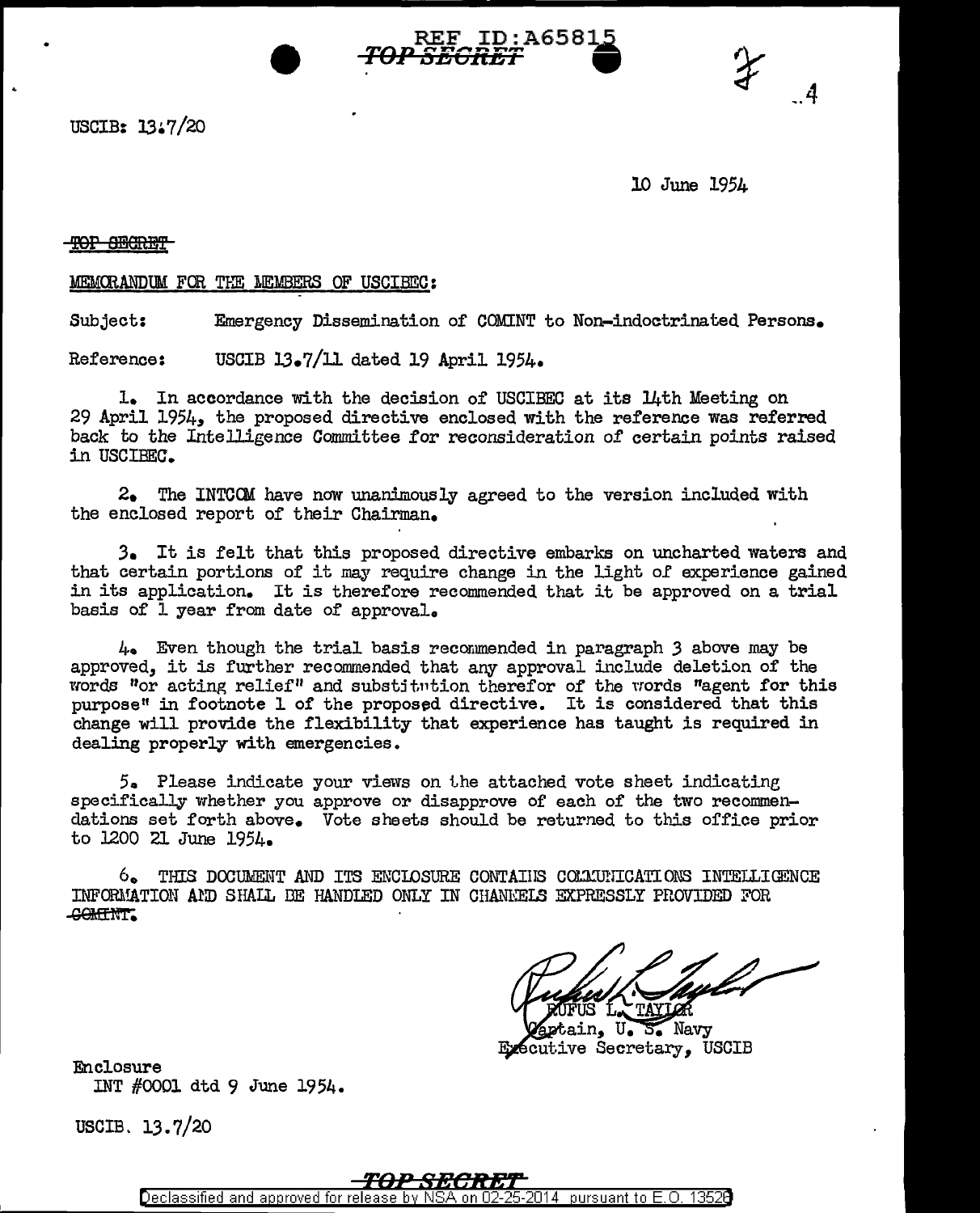INT # 0001

9 June 1954

TOP SECRET

MmORANDUM FOR THE EXECUTIVE SECRETARY, USCIB:

Subject: Emergency and Operational Dissemination of COMINT.

REF ID:A65815 ~,.,. :rio n r..,., :rio r..,.,., **vz o:con:z;;1** 

1. The USCIB Intelligence Committee, in accordance with USCIBEC decision of 29 April 1954 (USCIB 13.7/14), carefully reviewed the proposed Directive on Emergency and Operational Dissemination of COMINT. This review culminated in unanimous agreement on a revised Directive. INTCCM accordingly recommends approval of the enclosed proposal.

2. THIS DOCUMENT AND ITS ENCLOSURE CONTAIN COMMUNICATIONS INTELLIGENCE INFORMATION AND SHALL BE HANDLED ONLY IN CHANNELS EXPRESSLY PROVIDED FOR 60MINT.

'kl,(!,~·~~ /7. C. SIMMONS

Lt. Colonel, USAF Chairman, INTCOM

Enclosure Proposed Directive.

REPRODUCTION OF THIS DOCUMENT IN WHOLE OR PART IS PROHIBITED EXCEPT WITH PER-MISSION OF THE ISSUING OFFICE.

*f'OP* **SBORBT**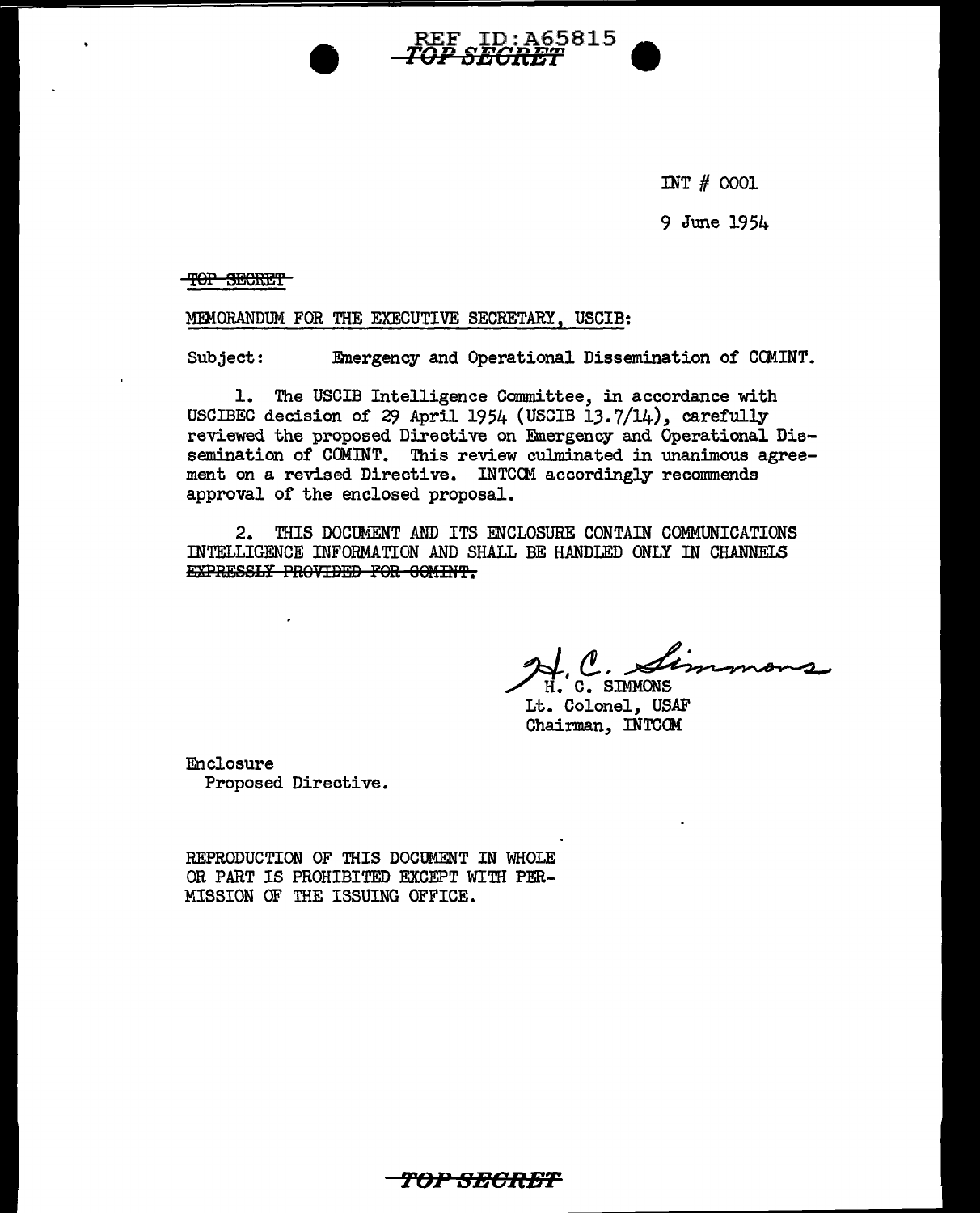# **REF ID:A65815<br>TOP SECRET**

### **SEGRET**

USCIB DIRECTIVE NUMBER  $(CIBD \# \cdot \cdot \cdot)$ 

(Approved by USCIB on \_\_\_\_\_\_\_\_ .)

## EMERGENCY AND OPERATIONAL DISSEMINATION OF CCMINT

## I. PURPOSE

The purpose of this Directive is to describe the emergency or operational conditions justifying exceptional dissemination of CCMINT and to prescribe the levels at which such exceptional dissemination may be performed and action taken thereon.

## II. DEFINITIONS

A. Disguised CCMINT - For the purposes of this Directive, disguised COMINT is that Category III and II COMINT from which the codeword has been removed and the subject matter so worded that the information contained cannot be traced specifically to COMINT by nonindoctrinated persons (including foreign nationals).

B. Suitable Cover - For the purposes of this directive, suitable cover is the existence of substantially similar information based upon a genuine, less sensitive source or an actual situation wherein the intelligence itself can be attributed beyond reasonable doubt to other sources or events by non-indoctrinated persons (including foreign nationals).

Enclosure with INT #0001 dtd 9 June 1954.

## **TOPSEGR£T**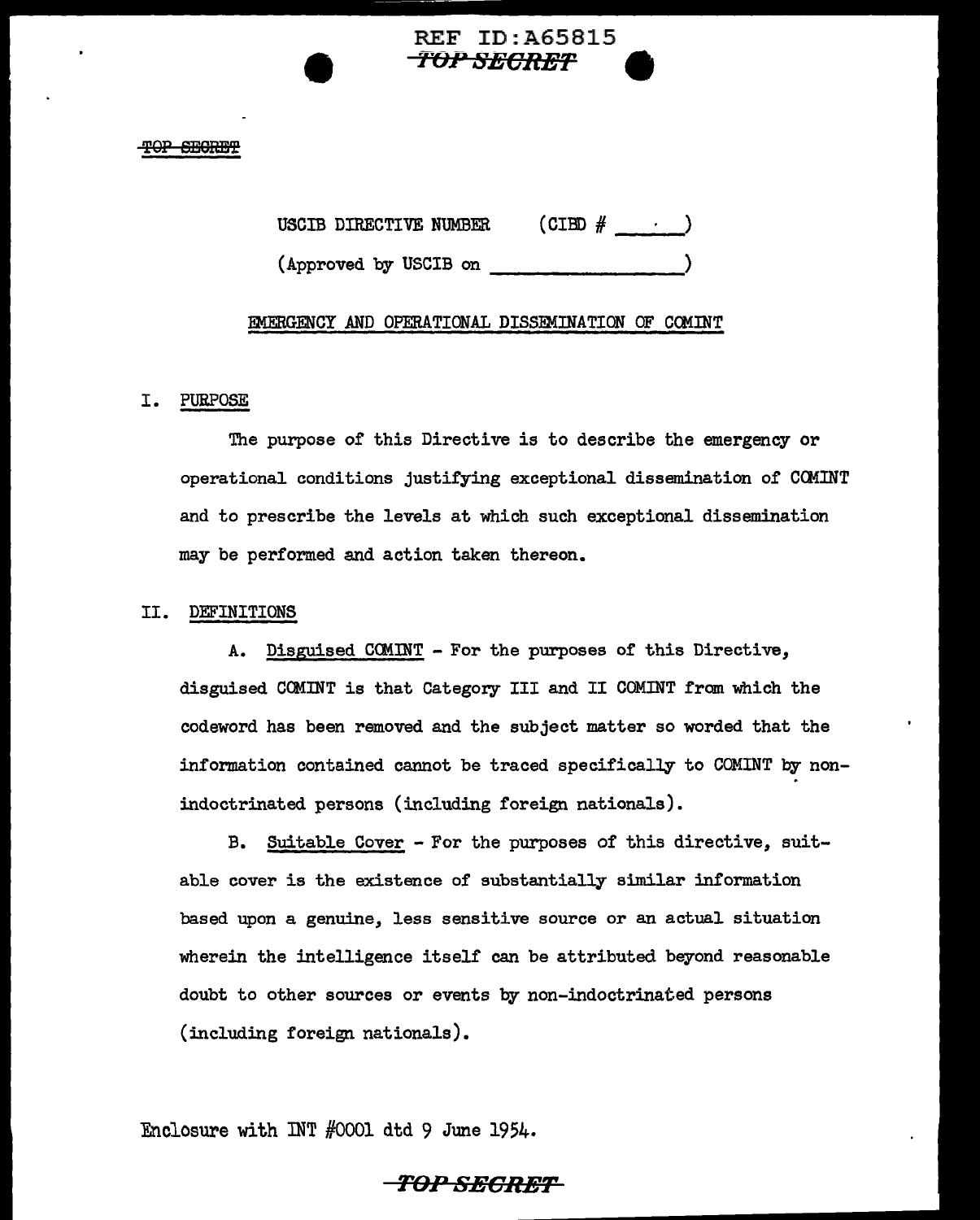## REF ID:A65815 • **TQP 8ECRE'F 9**

## <del>IOP SECRET</del>

## III. SCOPE

This directive is intended to apply only to situations involving Nationals of the United States of America and those countries which collaborate with the United States in COMINT activities and provides for: (a) exceptional, emergency dissemination and use of Category III and II COMINT where no suitable cover exists and where there is not sufficient time to obtain the decision of USCIB in each case in advance; (b) exceptional operational dissemination and use of certain specified Category II Plain Text where no suitable cover exists; and (c) exceptional dissemination of Category I COMINT to certain allied nationals not included in the scope of this Directive.

## IV. POLICY

## A. Category III COMINT

1. Upon determination by proper authority, as indicated below, that a case of extreme emergency exists, in which there is an imminent threat to the vital national interests of the United States, justifying exceptional handling of individual items of Category III COMINT; such COMINT items suitably disguised, may be disseminated to non-indoctrinated persons and/or action may be taken based solely on that COMINT.

 $2 -$ 

Approved by USCIB on

 $CIBD$   $#$ 

## *TlJ:P SECRET*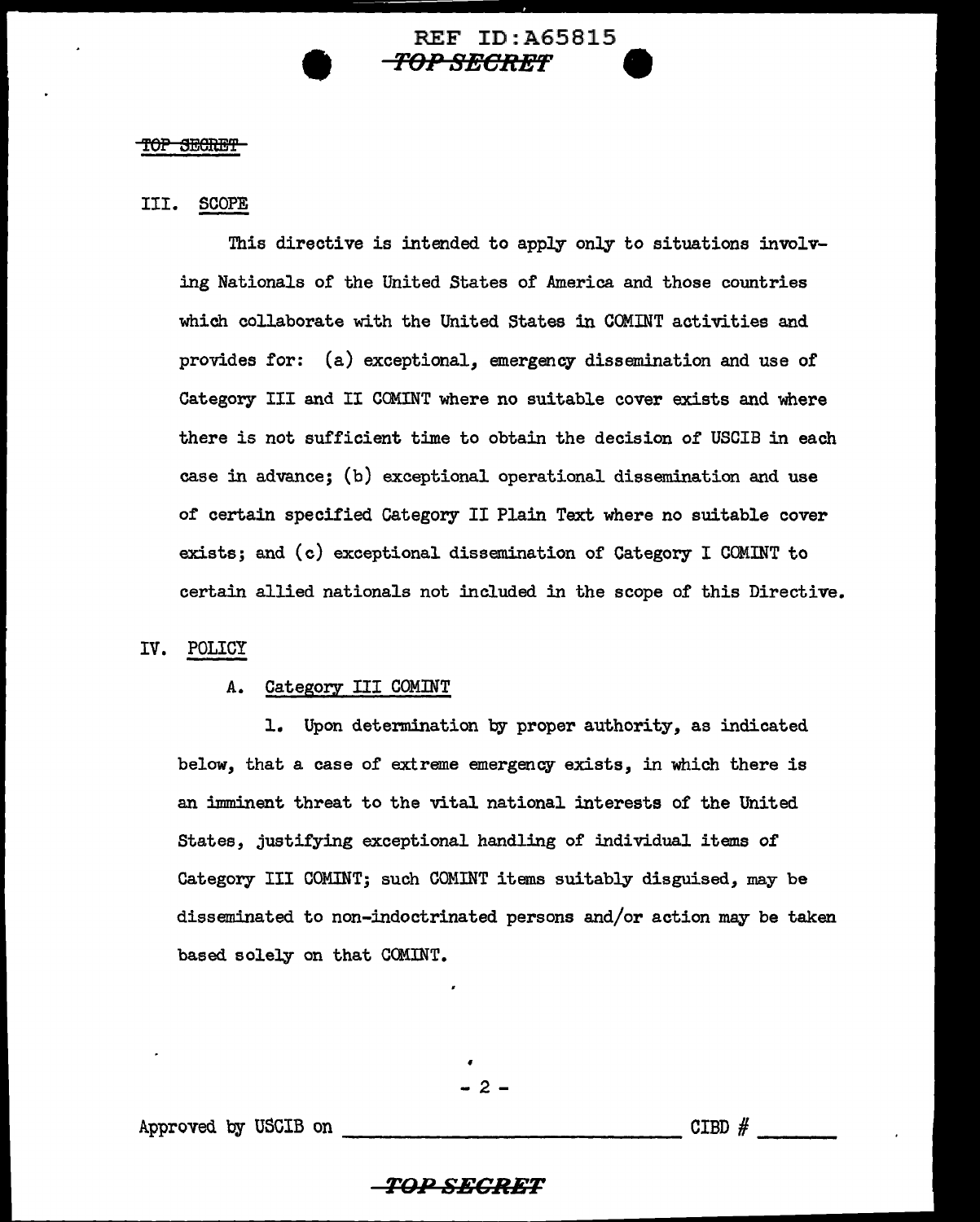## REF ID:A65815 *FOP SECRET*

## TOP SECRET

2. The lowest level of authority<sup>1</sup> permitted to determine the existence of such an emergency condition are the following<sup>2</sup>:

- a. Within the military establishment,
	- (1) Commander of an Army
	- (2) Commander of a Naval Fleet
	- (3) Commander of a Numbered Air Force
- b. Secretary of State
- c. Director, FBI
- d. Director of Central Intelligence

*3.* The exceptions described in Paragraph 1 above shall be made only upon a determination that the advantages to be gained clearly justify the risk of compromise of the COMINT source and the extent of the loss which would probably follow such a compromise. In making this determination, due regard shall be given to:

- . a. The availability of suitable cover.
	- b. The relative value of the particular COMINT source involved and the possibility that its compromise may lead to the loss of other COMINT sources, particularly those which are more valuable. In this regard, the COMINT support unit should be

## *TO:P SEORB'F*

<sup>1</sup> This authority is to be exercised and decisions made personally by the incumbent or his duly authorized or acting relief.

<sup>2</sup> Exceptions and limitations to this list shall, in each case, be specifically authorized by USCIB. (See Appendix A for current list of exceptions and limitations to the above list.)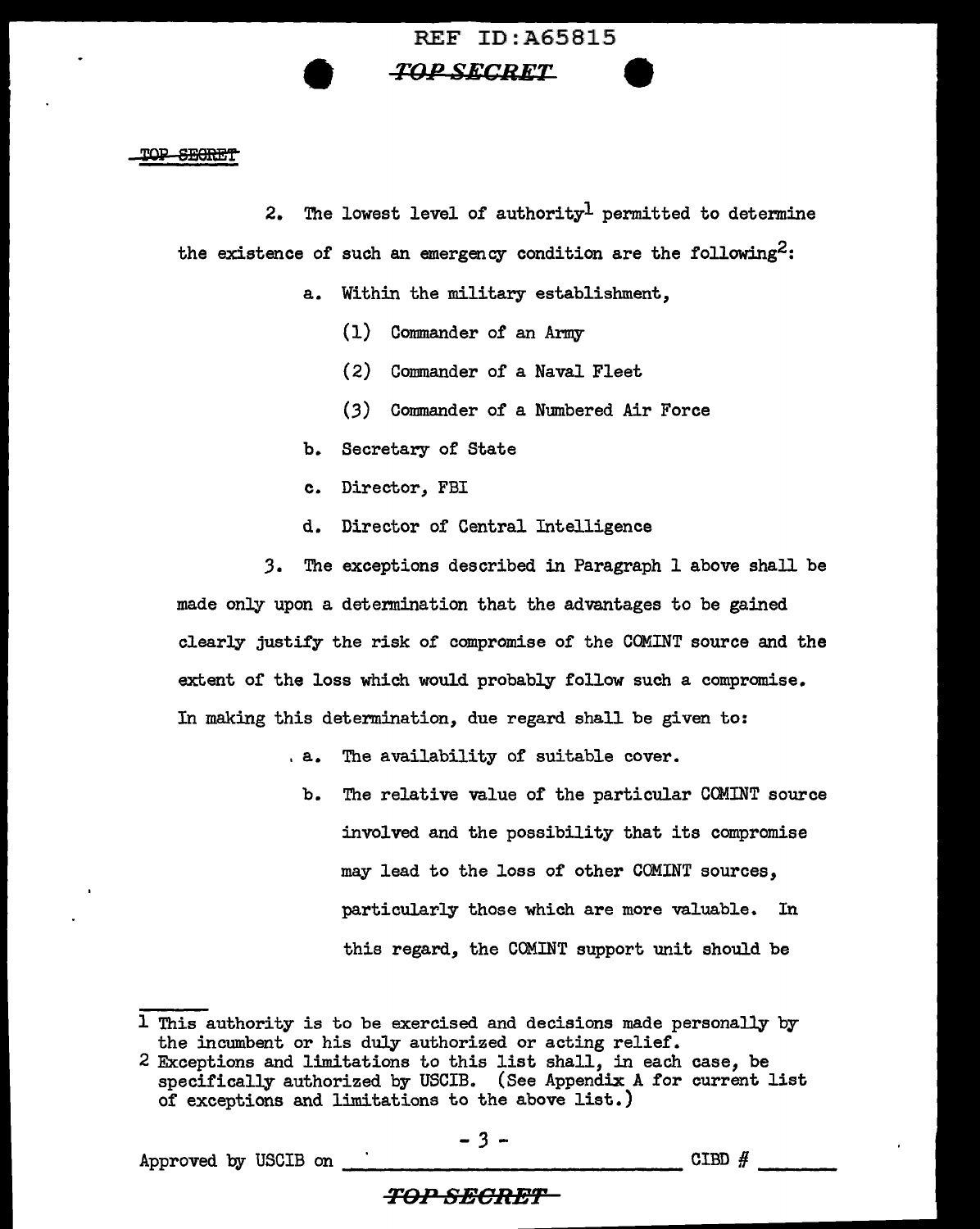## REF ID:A65815 **f'OP SlffCRET 9**

#### TOP SECRET

requested to furnish all pertinent available information that could assist the authority concerned in evaluating the effects of possible compromise.

c. The possible repercussions on current and. future operations and also on other commands and areas.

## B. Category II COMINT

1. Upon determination by proper authority as indicated below that a case of emergency exists which involves a matter of importance to the national security of the United States (or that conditions outlined in Paragraph A. 1. above exist), justifying exceptional handling of individual items of Category II COMINT; such COMINT items, suitably disguised, may be disseminated to nonindoctrinated persons and/or action may be taken based solely on that CCMINT.

2. The lowest level of authority<sup>1</sup> permitted to determine the existence of such emergency conditions are the following<sup>2</sup>:

- a. Within the military establishment,
	- (1) Commander of an Army Corps
	- $(2)$  Commander of a Numbered ("Two-digit")

Naval Task Force

(3) Commander of a Numbered Air Force

 $\frac{1}{4}$  - Approved by USCIB on

- 4 -

## **TOP SECRET**

l This authority is to be exercised and decisions made personally by the incmnbent or his duly authorized or acting relief.

<sup>2</sup> Exceptions and limitations to this list shall, in each case, be specifically authorized by USCIB. (See Appendix A for current list of exceptions and limitations to the above list.)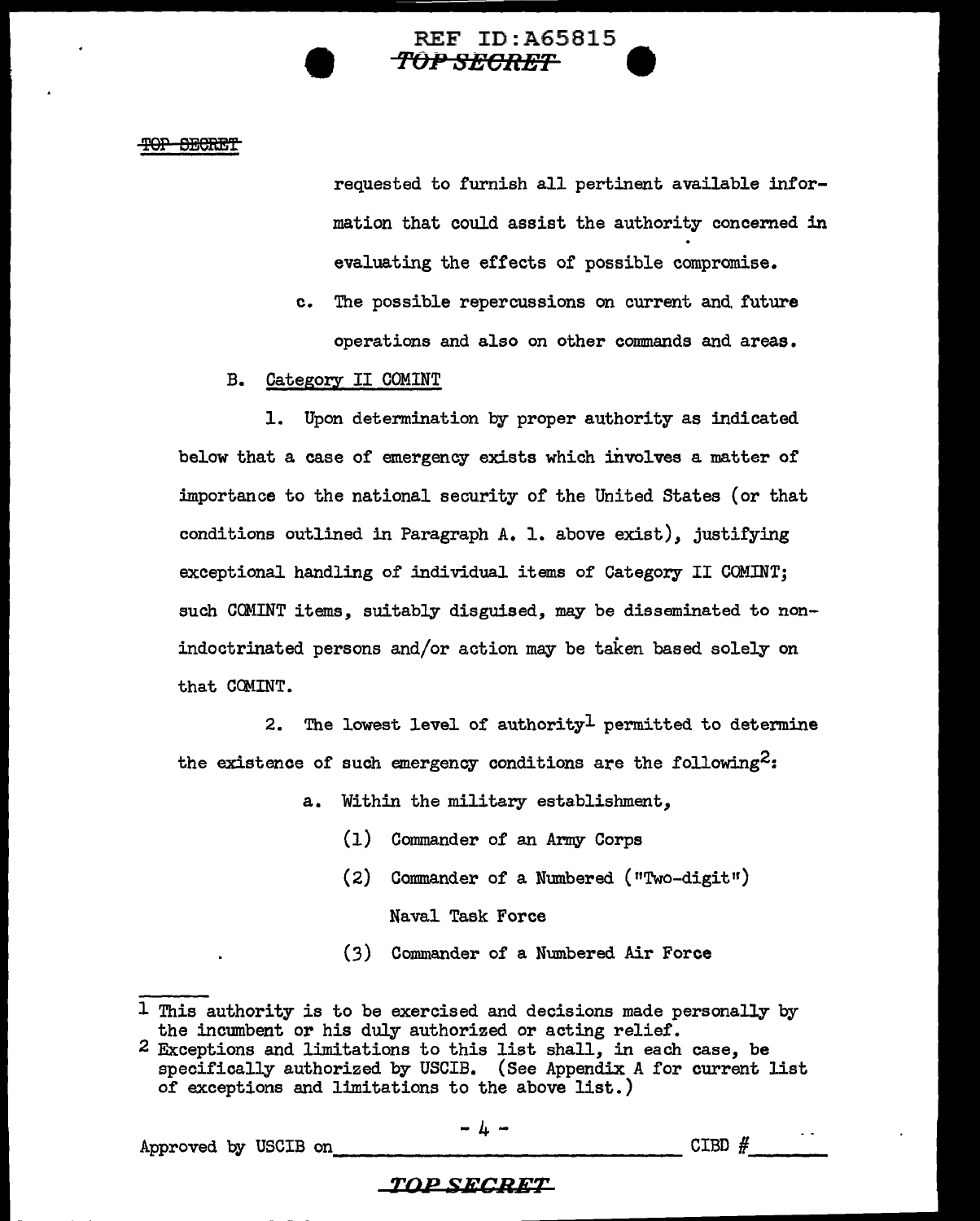REF ID:A65815 *TOP SECRET* **9** 

TOP SEGRET

- b. Department of State Member of USCIB
- c. Director, FBI
- d. CIA Senior Field Representative  $_{\textrm{E} \textrm{O} \sim 3.3 \,(\textrm{h}) \,(\textrm{2})}$
- *3.*  Paragraph A. 3. above applies. PL 86-36/50 USC 3605
- C. Category II Plain Text (Government,

Plain Text Passed on  $\vert$  Circuits)

1. In non-emergency situations and upon determination by proper authority as indicated below, of a matter (subject) of sufficient importance, essential to operations directly related to the security of the United States, justifying exceptional handling of certain Category II Plain Text as specified from time to time by USCIB; such CCMINT on that subject may be included in documents and operational directives not carrying a CCMINT codeword and/or action may be taken based solely on that COMINT, provided there is adequate reason why the recipients should not be indoctrinated.

2. The lowest level of authority permitted to make the above decision is the USCIB member of each member department or agency.

*3.* The exceptions described in Paragraph l above shall be made only under the following conditions:

> a. All precautions must be taken to ensure that COMINT does not thereby come to the knowledge of foreign nationals not included in the scope of this Directive;

$$
-5 -
$$

Approved by USCIB on --------------- CIBD # ---

## **TOPSHCRBT**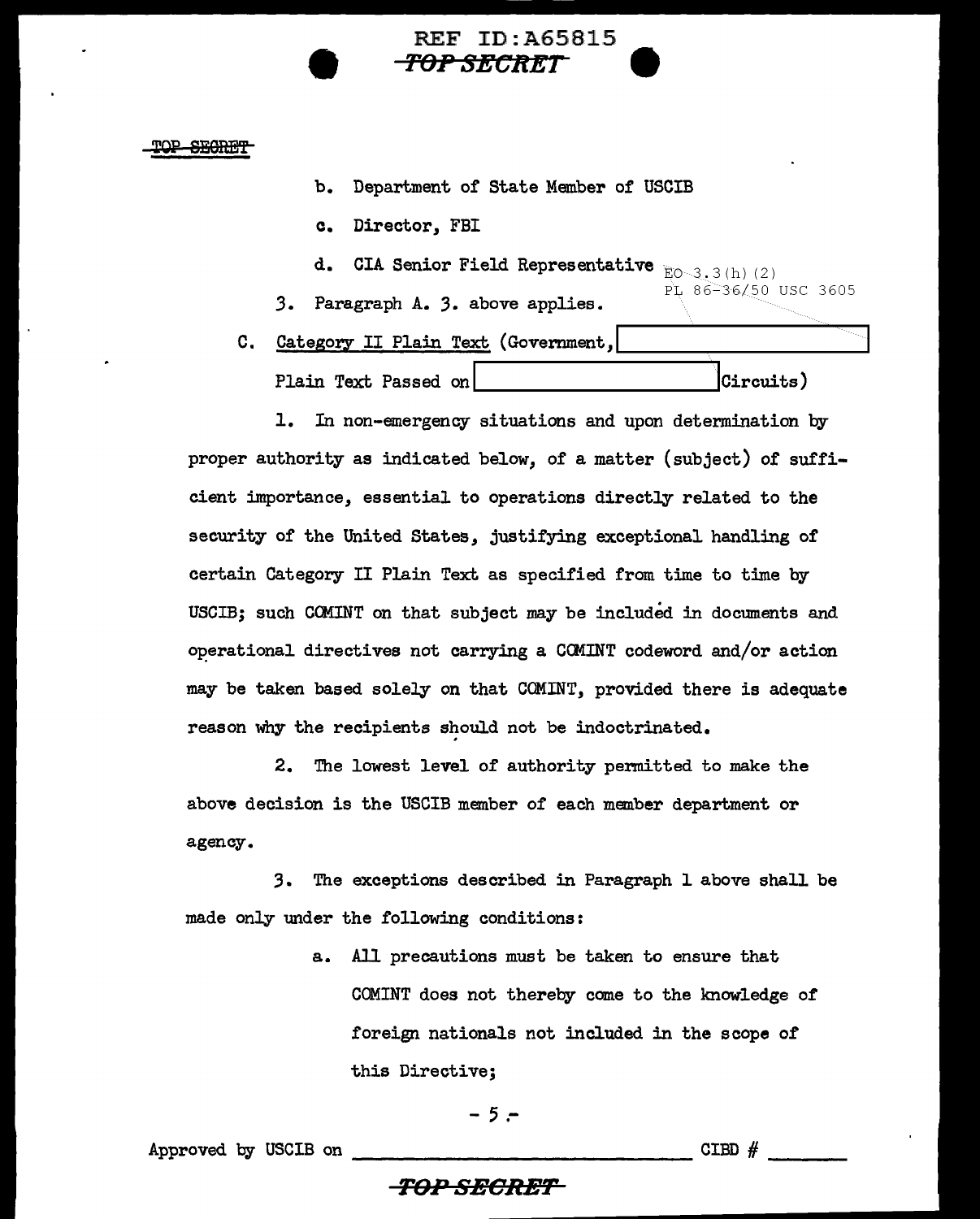#### TOP SECRET

b. The advantages to be gained are sufficiently great to justify the risk to the COMINT source;

**REF ID:A65815** 

**r"()fl SECRET w** 

- c. The infonnation could reasonably be attributed by non-indoctrinated persons (including foreign nationals) to other sources-agent, attache, defector, and the like;
- d. The COMINT origin of the information is not stated. Whenever possible and plausible, the information shall be specifically attributed to other sources.

## D. Category I COMINT

1. Upon determination by proper authority that a requirement exists, during active hostilities or in the case of an emergency involving a matter of importance to the national security of the United States, Category I COMINT may be disseminated to nationals of countries who are engaged directly with the United States in these hostilities or are allied directly with the United States in dealing with the emergency concerned.

2. The lowest level of authority<sup>1</sup> permitted to determine such a requirement are the following<sup>2</sup>:

- a. Within the military establishment,
	- (1) Commander of an Army Division

Approved by USCIB on  $-6$  - CIBD  $\#$ 

- 6 -

## *TOP SEGRET*

 $1$  This authority is to be exercised and decisions made personally by the incumbent or his duly authorized or acting relief.

 $2$  Exceptions and limitations to this list shall, in each case, be specifically authorized by USCIB. (See Appendix A for current list of exceptions and limitations to the above list.)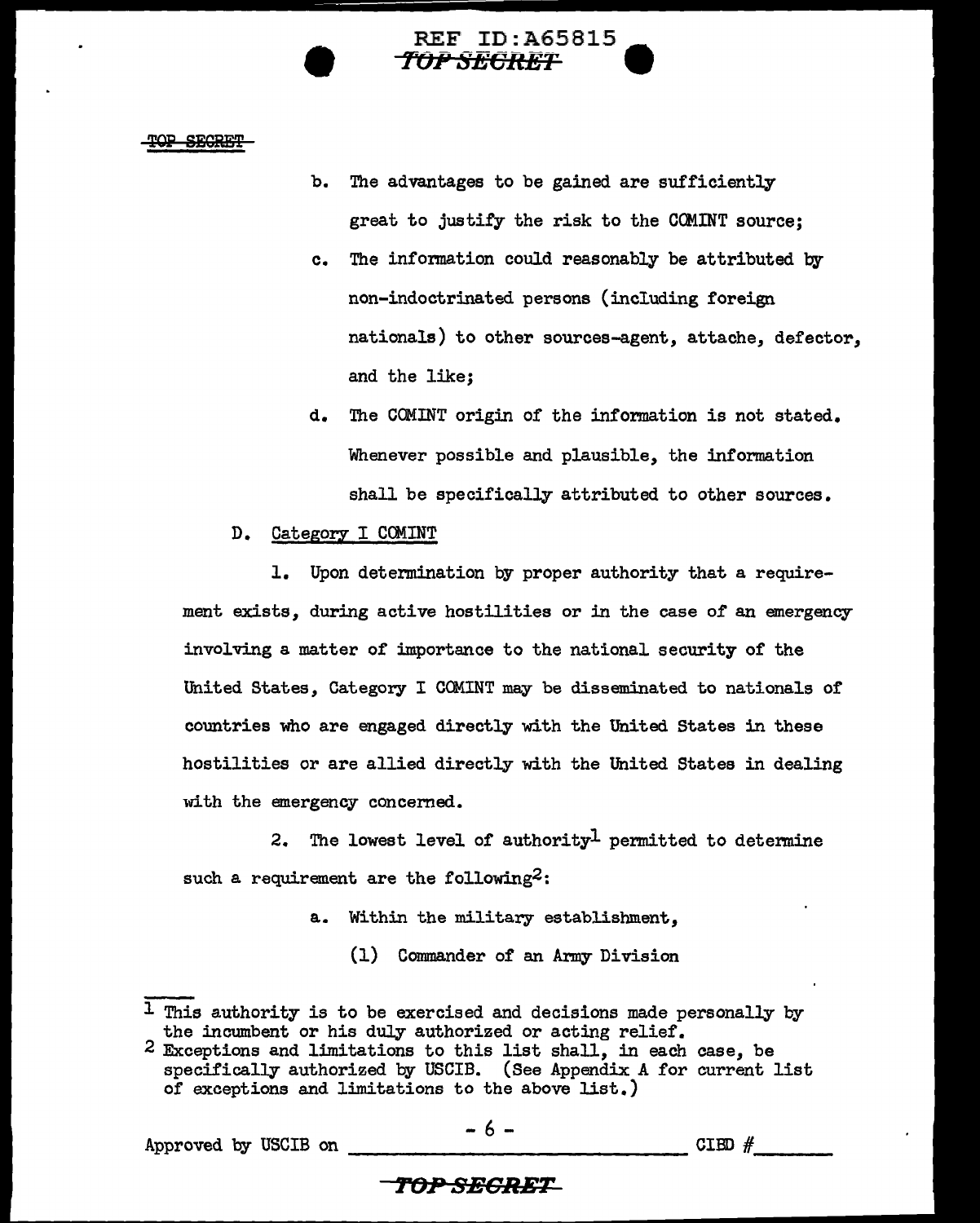#### TOP SEGRE:

(2) Commander of a Naval Task Group

**REE ID:A65815**<br>*TOP SECRET* 

- *(3)* Commander of an Air Division
- b. Department of State Member of USCIB
- c. FBI Member of USCIB
- d. CIA Senior Indoctrinated Field Representatives serving under USCIB Member

*3.* It is recognized that the exceptional dissemination authorized above will involve loss of control by COMINT authorities, but every effort shall be made to ensure that the following provisions are enforced to the maximum extent possible:

- a. Whenever Category I COMINT is to be transmitted by a meang exposed to interception, it shall normally be transmitted in an appropriate cryptographic system. It may be transmitted in plain language only when there is no suitable means of secure communication available and when there is an urgent operational need to do so. Whenever possible such plain language transmissions shall be in the form , of operational orders so worded that the subject matter cannot be traced specifically to its COMINT origin.
- b. In taking action based on Category I COMINT, care shall be taken not to risk the COMINT source unnecessarily. Whenever possible, efforts shall be made to devise a suitable cover.

Approved by USCIB on ---=~q::;;~~~~i!:"----- CIBD # --- **roP SEGRET** 

- 7 -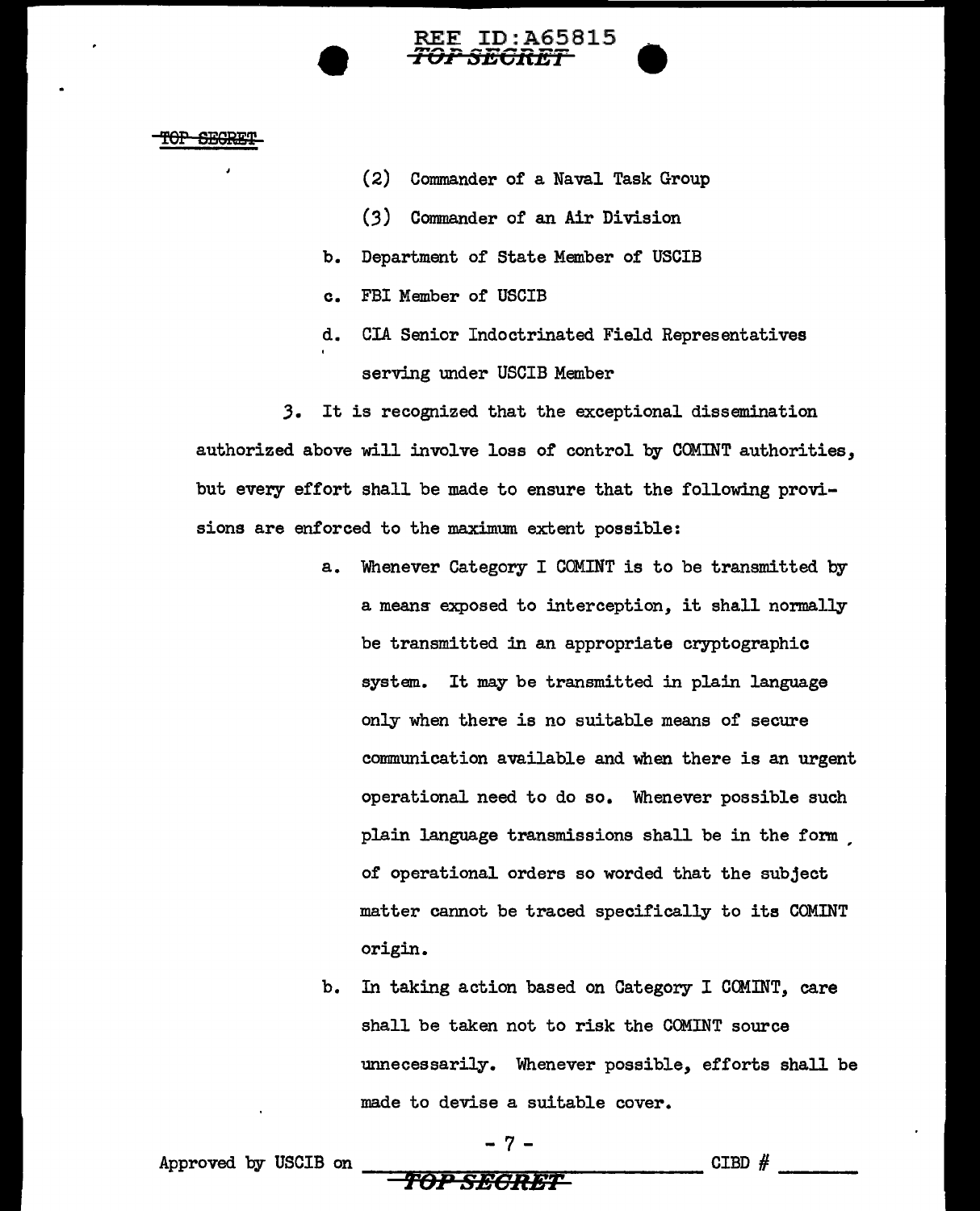## REF ID:A65815<br>*TOP SECRET*

## <del>'OP SEGRET</del>

•

## V. PROCEDURES

A. USCIB member departments or agencies taking action under any of the provisions outlined in Paragraph IV. A. or B., above, will, in each individual case, immediately furnish a report of such action, through appropriate channels to the Executive Secretary, USCIB. This report shall contain a statement of circumstances and an identification of each individual CCMINT item involved.

B. Wherever Category II Plain Text is used as permitted in Paragraph IV. C. above, an immediate report of such use shall be made to the Executive Secretary, USCIB. This report will include identification of the COMINT material used.

C. A copy of such implementing directives as are issued by individual USCIB member departments or agencies shall be furnished the Executive Secretary USCIB for study and retention.

D. The Executive Secretary, USCIB, shall infonn other USCIB members of action reported in accordance with this directive and, in addition, shall infonn foreign CCMINT boards of action reported in accordance with Paragraphs IV. A. and B. above.

 $- 8 -$ 

Approved by USCIB on ------------- CIBD # \_\_ \_

## $\overline{TOP SEGRET}$